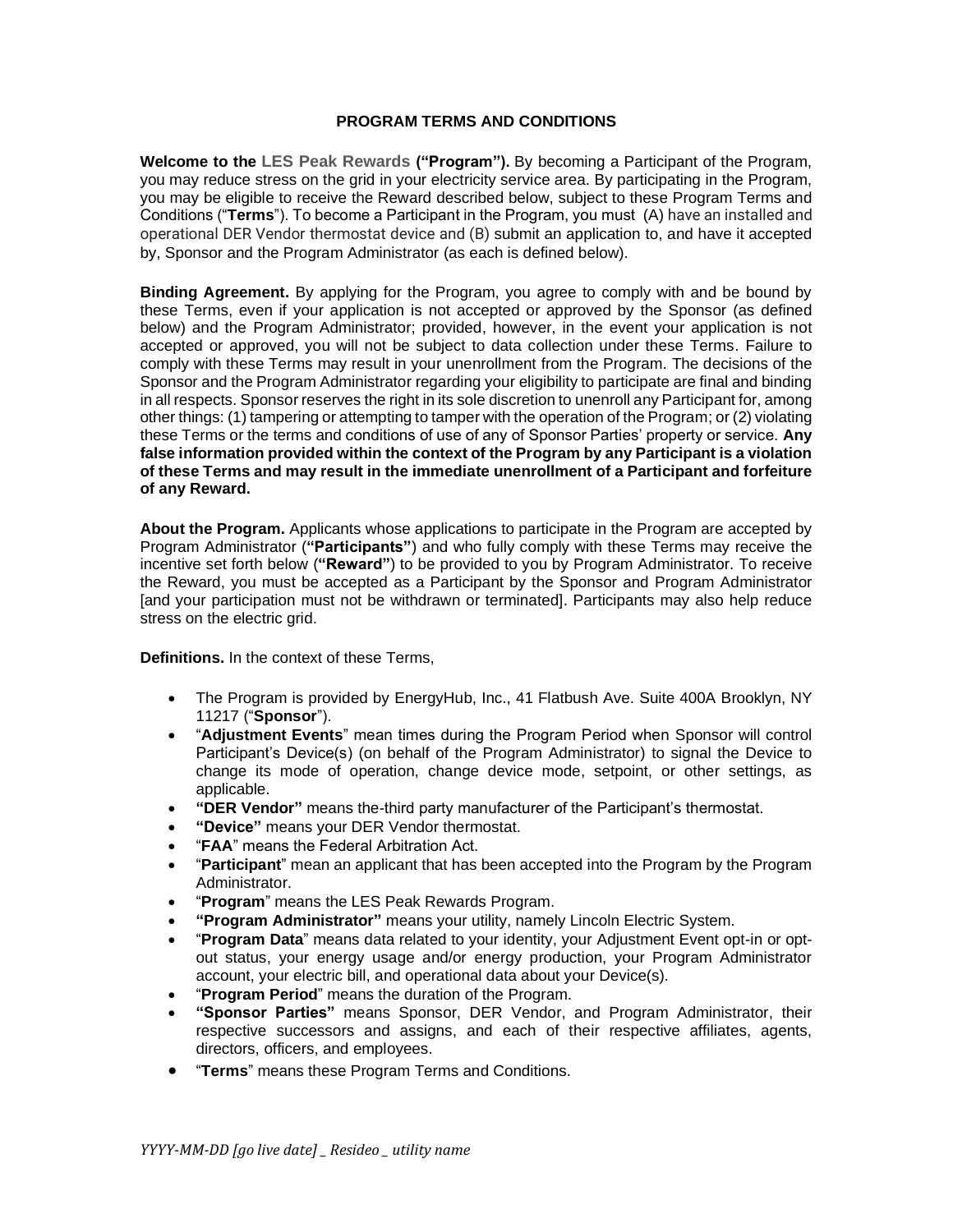**Application Consent by Participant.** By submitting an application to enroll as a Participant, you authorize the Sponsor Parties to 1) collect and exchange data related to your identity, your Adjustment Event opt-in or opt-out status, your energy usage and/or energy production, your Program Administrator account, your electric bill, and operational data about your Devices (collectively, "**Program Data**"), solely for the purposes of determining your eligibility for the Program and operating the Program; 2) review and analyze all of your Program Data for the purposes of the Sponsor Parties fulfilling their obligations under the Program and applicable law, improving the Program and as otherwise permitted by applicable law, and to exchange conclusions with each other and publish results based on those conclusions, provided that they treat all such Program Data in accordance with their respective privacy policies; 3) automatically adjust your Devices, as required by the Program at times indicated by Program Administrator (as described below) or for general system testing purposes; 4) send you emails, text messages and other notifications related to the Program and other relevant programs, including about your enrollment status and Programrelated adjustments to your Devices; 5) send you emails, text messages and other notifications related to surveys about the Program and to share your responses to such surveys among themselves; 6) summarize the results of the Program in publicly-available studies, provided that any Program Data included in such studies will be anonymous such that you are not individually identifiable.

**Eligibility and Enrollment.** You may apply to become a Participant and participate in the Program if you meet the following eligibility criteria and do the following:

- You must be at least 18 years of age;
- You must have one or more Devices that are compatible with and connected to the DER Vendor platform ("Service") and compatible with the Program design;
- Maintain an active account in good standing on the Service and a continuous connection between your enrolled Devices and the Service;
- Assist Sponsor Parties' support personnel in troubleshooting and resolving connectivity, firmware and other Device-related issues; and
- Have an active electric account with your Program Administrator.

**Program Period.** The Program will run for the Program Period defined above. You may be automatically re-enrolled in subsequent Program Periods at Sponsor's discretion, subject to the then-current Terms for the Program. You may unenroll from the Program at any time.

**Program Description.** Participant agrees to allow Sponsor Parties to control the Participant's Devices during the Program Period. Such adjustments are referred to as "**Adjustment Events**." Adjustment Events may signal to the Device to change device mode, setpoint, or other settings, as applicable. For Devices that allow for temperature control, Adjustment Events may include or be preceded by "pre-cool" or "pre-heat" periods, wherein the then-current or scheduled target temperature setpoint is temporarily changed to prepare for the subsequent adjustment. For certain types of services offered by the Sponsor Parties, an Adjustment Event may occur even if the Device is in any kind of hold mode at the start of the Adjustment Event. Participant may opt out of an Adjustment Event at any time directly by adjusting the Device.

**How To Apply.** You can apply to participate in the Program through your DER Vendor mobile app or at the program enrollment website specified below. Sponsor and Program Administrator may accept or reject your application in their sole discretion.

**How To Withdraw.** Once you are accepted as a Participant in the Program, you may withdraw by emailing the Sponsor contact address specified below. Withdrawal will not affect the other services provided by the Sponsor Parties to you. By withdrawing, you may render yourself ineligible to receive the Reward, participate in the Program in the future, or participate in other programs offered by Sponsor.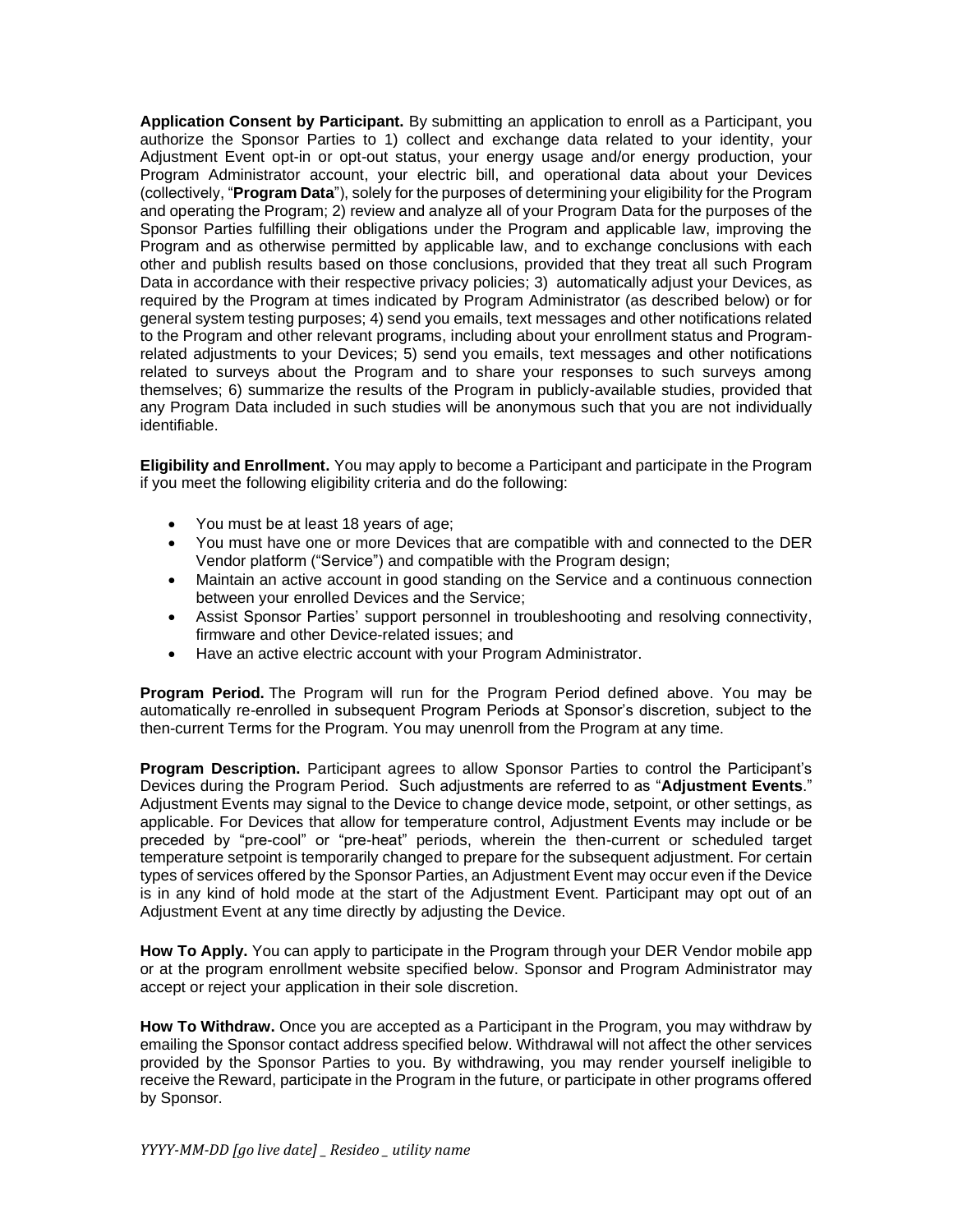**Program Termination.** Sponsor's ability to offer the Program is contingent on receiving certain approvals and acceptances from Program Administrator. If such approvals and acceptances are withheld or withdrawn, or if the Program is declared unlawful, the Program will be terminated along with the Reward. Further, Sponsor's ability to offer the Program to you is contingent on Sponsor's agreements with DER Vendor, and in the event such agreement(s) terminate for any reason, your participation in the Program will be terminated along with the Reward. In the event of such termination, Sponsor may provide notice at [www.energyhub.com.](http://www.energyhub.com/)

**Disqualification**. Sponsor may terminate your participation in the Program and Reward at any time and without liability upon notice to you via email if you violate these Terms or applicable law, if you do not comply with any reasonable request from a Sponsor Party in connection with this Program, if your Program Administrator declares you ineligible for the Program, if your account with DER Vendor is no longer in good standing, or if you do not maintain a continuous connection between your enrolled Device(s) and the Service. If you enroll in a conflicting energy program through Sponsor Parties, Sponsor may terminate your participation in the Program without liability and without notice.

**Privacy Notice.** By participating in the Program, you agree that the Sponsor Parties may collect your personal information or data and that if they cannot collect the required information or data, you may not be eligible to participate in the Program. Sponsor Parties will administer your personal information and usage data consistent with these Terms and each company's then-current privacy policy. Sponsor's privacy policy is located at: [http://www.energyhub.com/privacy-policy.](http://www.energyhub.com/privacy-policy)

**Changes in Your Electricity Costs.** Sponsor Parties are not responsible for any changes in your electricity costs during the Program.

**Information.** You represent and warrant to Sponsor that the information you provide to Sponsor while applying for and during the course of the Program is accurate and complete, and you agree to promptly notify Sponsor if any information you provided during your application for the Program has changed.

**General Conditions.** This Program is governed by the laws of the State of New York without regard to its applicable principles of conflicts of law. The Sponsor Parties' failure to enforce any term of these Terms shall not constitute a waiver of that provision. THE SPONSOR PARTIES (AND EACH OF THEIR RESPECTIVE AFFILIATES, AGENTS, DIRECTORS, OFFICERS, AND EMPLOYEES) ARE NOT RESPONSIBLE OR LIABLE FOR ANY INCORRECT OR INACCURATE PROGRAM APPLICATION INFORMATION, AND ASSUME NO RESPONSIBILITY FOR (I) TYPOGRAPHICAL OR OTHER ERRORS IN THE PRINTING OF THE PROGRAM MATERIALS OR THE OFFERING OR ANNOUNCEMENT OF ANY REWARD, (II) ANY ERROR, OMISSION, INTERRUPTION, DEFECT OR DELAY IN OPERATION OR TRANSMISSION AT ANY WEBSITE, (III) FAILURE OF ANY APPLICATION TO BE RECEIVED BY SPONSOR DUE TO TECHNICAL PROBLEMS, TELEPHONE SERVICE PROBLEMS, PRINTING ERRORS, HUMAN ERROR OR TRAFFIC CONGESTION ON THE INTERNET OR AT ANY WEBSITE, (IV) COMMUNICATIONS LINE, HARDWARE AND/OR SOFTWARE FAILURES, (V) DAMAGE TO ANY COMPUTER OR DEVICE (SOFTWARE OR HARDWARE) RESULTING FROM PARTICIPATION IN THE PROGRAM, (VI) THEFT OR DESTRUCTION OF, TAMPERING WITH, UNAUTHORIZED ACCESS TO, OR ALTERATION OF APPLICATIONS AND/OR PROGRAM APPLICATION INFORMATION, OR (VII) APPLICATIONS WHICH ARE LATE OR LOST, OR (VIII) ANY LOSS OF INCOME DUE TO DEVICE CONTROL. PARTICIPANT ASSUMES ALL RISK OF PARTICIPATION IN THE PROGRAM. TO THE MAXIMUM EXTENT PERMITTED BY LAW, YOU INDEMNIFY AND AGREE TO KEEP THE SPONSOR PARTIES (AND EACH OF THEIR RESPECTIVE AFFILIATES, AGENTS, DIRECTORS, OFFICERS, AND EMPLOYEES) INDEMNIFIED AT ALL TIMES FROM AND AGAINST ANY LIABILITY, CLAIMS, DEMANDS, LOSSES, DAMAGES, COSTS AND EXPENSES THAT ARISE FROM OR ARE RELATED TO ANY ACT, DEFAULT OR OMISSION BY YOU AND/OR A BREACH OF ANY WARRANTY BY YOU AND/OR TO ANY ACT, DEFAULT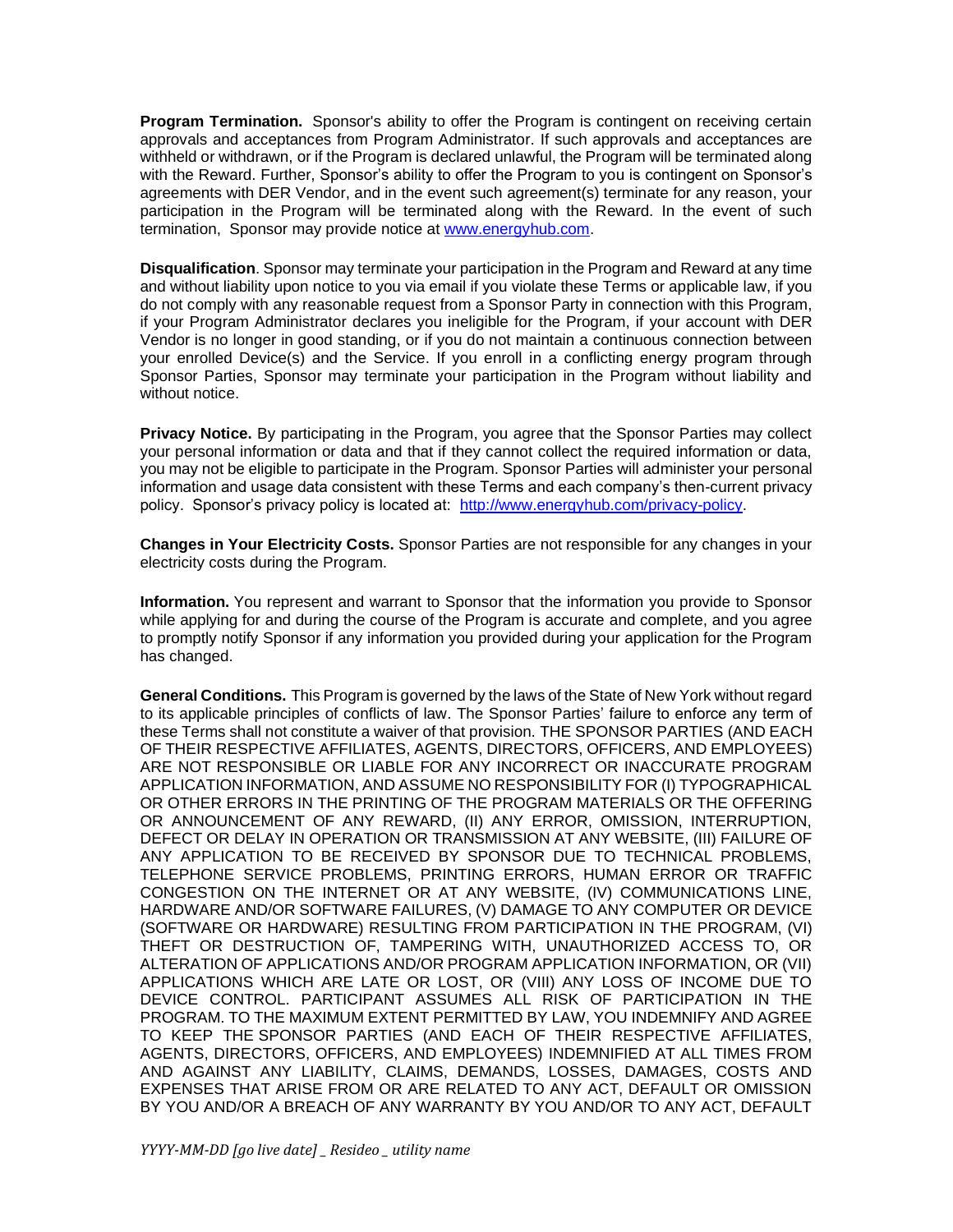OR OMISSION BY YOU UNDER THESE TERMS. TO THE MAXIMUM EXTENT PERMITTED BY LAW, YOU AGREE TO HOLD THE SPONSOR PARTIES (AND EACH OF THEIR RESPECTIVE AFFILIATES, AGENTS, DIRECTORS, OFFICERS, AND EMPLOYEES) HARMLESS FROM ANY INJURY OR DAMAGE CAUSED OR CLAIMED TO BE CAUSED BY PARTICIPATION IN THE PROGRAM AND/OR USE OR ACCEPTANCE OF ANY REWARD OTHER THAN FOR: (1) DEATH OR PERSONAL INJURY ARISING AS A RESULT OF SPONSOR'S NEGLIGENCE OR BREACH OF CONTRACT; OR (2) THE SPONSOR PARTIES' FRAUDULENT MISREPRESENTATION OR DELIBERATE BREACH OF CONTRACT. THE SPONSOR PARTIES (AND EACH OF THEIR RESPECTIVE AFFILIATES, AGENTS, DIRECTORS, OFFICERS, AND EMPLOYEES) HAVE NO LIABILITY TO ANY PARTICIPANT FOR ANY LOSS, DAMAGE, COSTS OR EXPENSE INCURRED AS A RESULT OF OR IN CONNECTION WITH A PARTICIPANT'S PARTICIPATION IN THE PROGRAM. If any provision of these Terms is held to be invalid or unenforceable, all remaining provisions of these Terms will remain in full force and effect. These Terms will be binding on the Sponsor Parties and their respective successors and assigns, and Participant. Participant may not assign these Terms without the written consent of Sponsor whereas Sponsor may assign these Terms to any third party. The Sponsor Parties are not responsible for the policies, actions, or inactions of others that might prevent the Participant from entering, participating, or claiming a Reward. For the avoidance of doubt, it is specifically understood and agreed that there shall be no personal liability on the part of any affiliates, agents, directors, officers, and employees of each Sponsor Party under these Terms.

These Terms constitutes the entire agreement between Sponsor Parties and a Participant relating to the subject matter hereof and supersedes all other such prior or contemporaneous oral and written agreements and understandings.

**Arbitration.** If the you and the Sponsor do not resolve any dispute by informal negotiation, any other effort to resolve the dispute will be conducted exclusively by binding individual arbitration governed by the Federal Arbitration Act ("FAA"). You are giving up the right to litigate (or participate in as a party or class member) all disputes in court before a judge or jury. Instead, all disputes will be resolved on an individual basis before a neutral arbitrator, whose decision will be final except for a limited right of appeal under the FAA. Any court with jurisdiction over the parties may enforce the arbitrator's award.

**No Class Action Procedure.** Notwithstanding any of the foregoing or any other provision of these Terms, class arbitration is not permitted under any circumstance. You and the Sponsor agree that, by entering into this Agreement, THE PARTIES MAY BRING CLAIMS AGAINST THE OTHER ONLY IN THEIR RESPECTIVE INDIVIDUAL CAPACITY, and not as a plaintiff or class member in any purported class or representative proceeding. Further, you agree that the arbitrator may not consolidate proceedings or more than one person's claims, and may not otherwise preside over any form of a representative or class proceeding. Although the non-availability of any form of representative or class proceeding is clear from this Agreement, should any dispute arise regarding or relating to the existence, validity, enforceability, or interpretation of the Arbitration and No Class Action procedures provisions above, the federal court located in New York, New York shall have the sole and exclusive jurisdiction to hear and determine the issue.

**Changes to the Terms.** Sponsor may modify these Terms at any time. We will notify you by email at the most current email address we have on record for you when we make any material changes to these Terms, and the effective date of the modified Terms, which will be after the date of our notice to you. Your continued participation in the Program thereafter signifies your acceptance to such modified Terms. The modified Terms will apply only to disputes that arise after the effective date of such modified Terms. We will also post the most current version of the Terms on our website specified below and encourage you to check this site frequently.

**Acceptance of Agreement.** The use of an electronic signature process to accept and sign these Terms, including your indication of acceptance of these Terms by a click-through or click-wrap